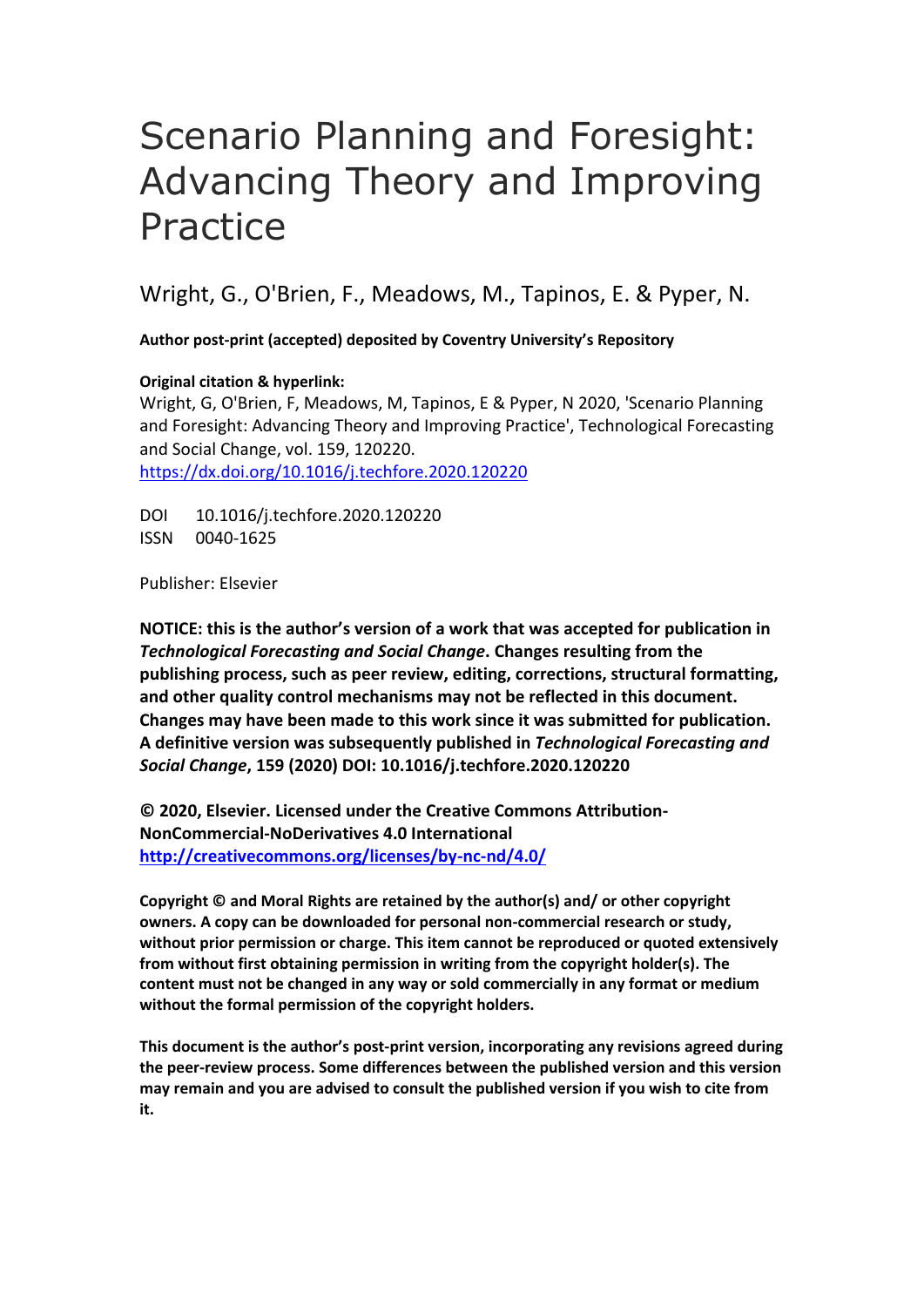Scenario Planning ad Foresight: Advancing Theory and Improving Practice

George Wright, Frances O'Brien, Maureen Meadows, Efstathios Tapinos, and Neil Pyper

#### Abstract

In this Introduction, we review the logic that underpinned the earlier call for papers and provide a structured sequence for the contents of the sixteen papers that comprise the special issue. Use of particular foresight tools can have predictable effects on strategy making – providing positive changes in mental models and challenging business-as-usual approaches but, more negatively, can also serve to narrow and shape managers' anticipations of the future. Any scenario activity necessarily involves simplification and evaluation processes in knowledge elicitation that need to be carefully monitored for effectiveness. In addition, historical analysis of the focal industry's use of "recipes" can give the scenario practitioner insights into the nature of unfolding futures. Inside the scenario development process, verbal and visual analysis of face-to-face interactions within the scenario team can give insights into process issues and difficulties, and an organisation's prior involvement with scenario activity may give insights into the likely time-demands of any planned activities. Additionally, stakeholders from different organisations can be facilitated to work effectively together in foresight activities. Such facilitated activities can be used to both develop policy and achieve commonly-held objectives. Two papers provide new guidance on the form of successful Delphi applications. Finally, typologies of both foresight methods/approaches and of intervention practices will allow the reflective practitioner to more fully appreciate the characteristics – both positive and negative – of a particular method and/or intervention type.

#### 1.0 Introduction

The call for papers for this special issue was underpinned by the conference on "Scenario Planning ad Foresight: Advancing Theory and Improving Practice" held at Warwick Business School, Coventry, UK, in December 2018. At that conference, the second in a continuing series, about 70 papers were presented and some were submitted for consideration for inclusion in this special issue. Other papers were submitted for consideration in response to a call for papers that appeared in TFSC at around the same time. We invited papers that focused on scenario and foresight methods in their widest sense that documented the current status of application and use, and that analysed future potential and prospects. Specifically, we invited papers that considered scenario and foresight methods with a focus such as:

\* Critical theoretical considerations of a method and its rationale

\* Review of the use of a technique in specific applied areas, including evidence of impact on decision making and policy making

\* Analysis and critical evaluation of variations in applications of a method in different contexts – for example, moving beyond the typical application of the scenario method in exploring the external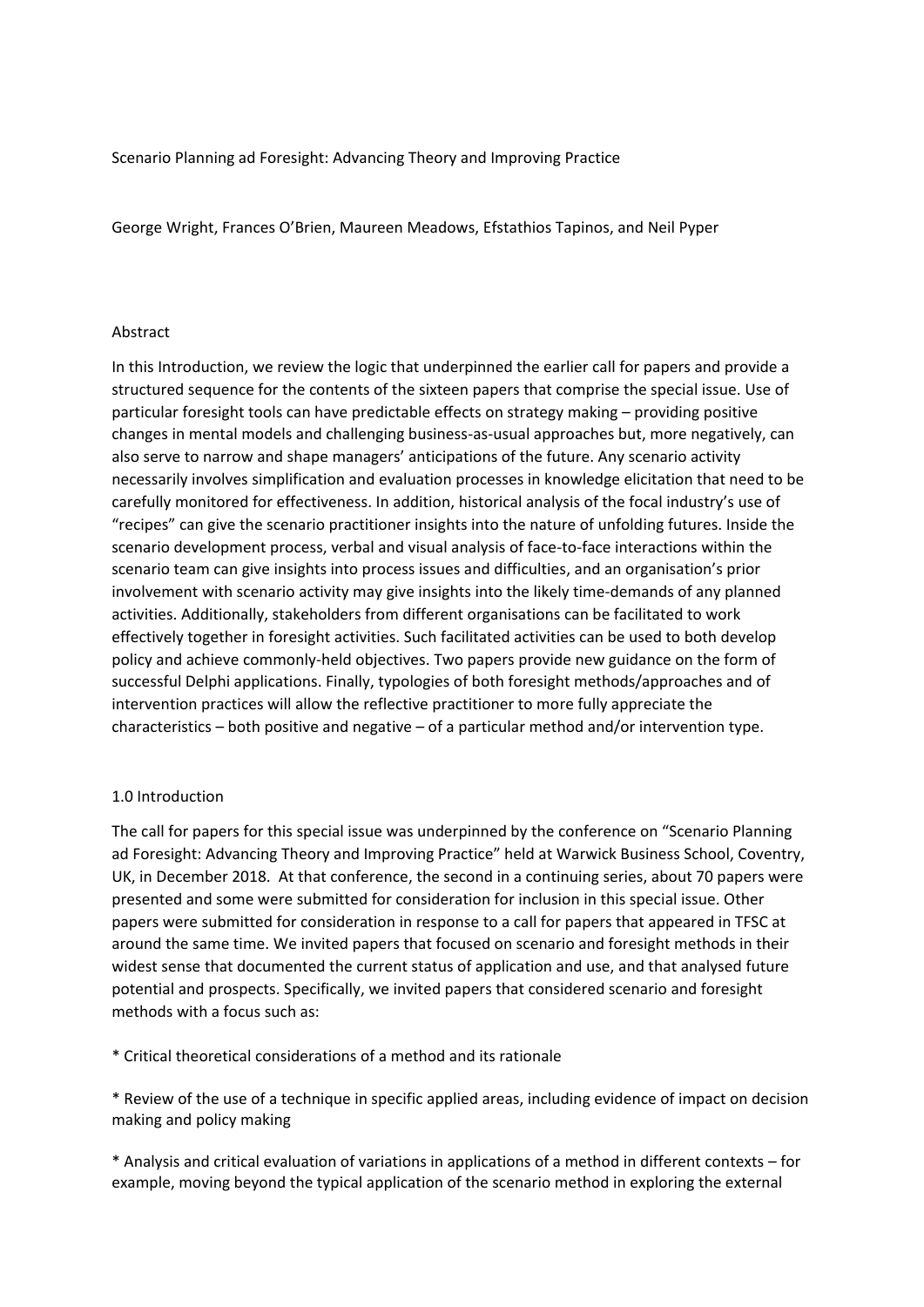environment for large corporations to applications that encompass scenario planning for, say, governments, industries, or smaller-scale organizations

\* Empirical studies comparing method variants - for example, comparing some variant of scenario method with alternative approaches (e.g., forecasting)

\* Novel elaborations of a method and critical appraisal of these - for example combinations with the Delphi technique and combinations with inputs from social media

\* Consideration of future prospects for a technique

Papers presented at the Warwick conference encompassed this broad field but the papers that appear in this special issue are less broad-ranging and, essentially, deal with five major topic areas: Challenging mental models; Understanding and improving the scenario development process; Enhancing stakeholder engagement in scenario development; Understanding and improving the Delphi process; Developing typologies of foresight activities to improve practice. Details of the constituent papers follow.

#### 2.0 Challenging and changing mental models

Frith and Tapinos analyse scenario practice and focus on how particular features of practice lead to particular outcomes of the scenario process. By decomposing descriptions of scenario planning methods, and utilising their own practice-based insights, they identify both contextual factors and process-based cognitive "mechanisms" that demonstrate how scenario planning interventions affect/change participants' mental models – so providing guidance such that subsequent researchers can better provide an evidence-base for the relative efficacy of particular practice components in underpinning particular (positive) outcomes of a scenario-based intervention. As such, the form of future interventions can be designed a-priori.

Burt and Nair focus on the links between organisational learning and strategic foresight. In a 24 month longitudinal study of an organisation that had been utilising scenario methods, they demonstrate "unlearning"- defined as letting go of the rigidities of previously held assumptions and beliefs about the contextual environment. They show that the scenario planning process created time and space for the firm's management to understand the limitations of their own preconceptualisations and prior experiences and so opened up new business opportunities – by promoting higher-level intuitions about the business environment.

Onya and Mackay focus on the use of horizon scanning and scenarios in strategy development. In a three-year longitudinal study within a financial services organisation, they argue that the choice of the particular foresight tools that were utilised acted, in itself, to shape and direct the activity of strategy-making by the strategists – thus actively creating a new social reality by either constraining or facilitating opportunities for subsequent action, so-called "performativity". Their study details how horizon-scanning identified trends that "will" (p22) have significant implications for both how the company should market its products and for which customers the company would seek to attract in the future. In addition, use of the horizon scanning approach enrolled input from diverse participants and thus allowed marginal groups to exert more influence on centrally-based strategy making. Use made of horizon-scanning-based presentations within the organisation was shown to be persuasive in the development of strategic actions by the organisation – such that "in using the scan… the (strategy) process became more like the world within the scan" (p40).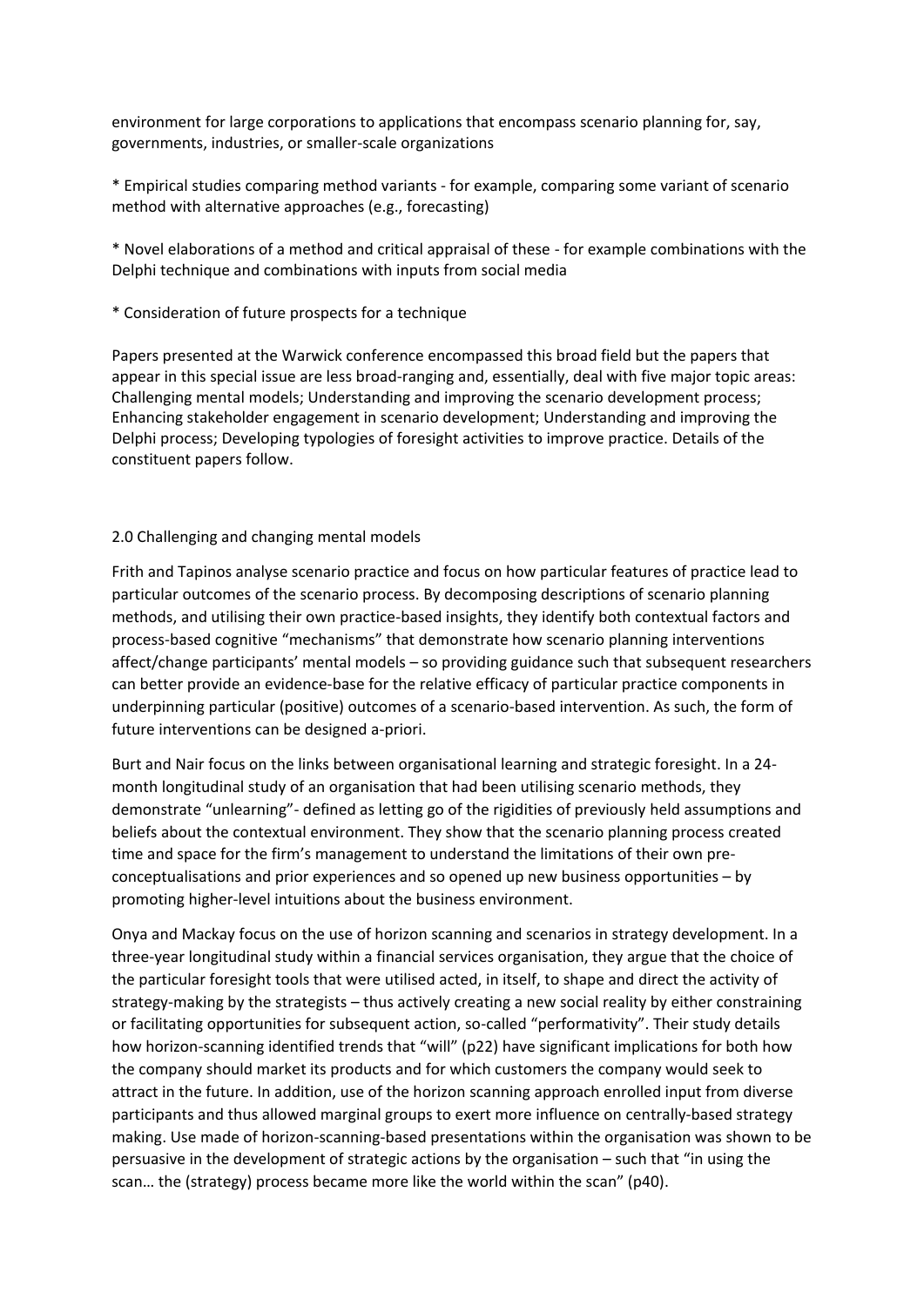In summary, use of particular foresight tools can have predictable effects on strategy making – providing positive changes in mental models and challenging business-as-usual approaches but, more negatively, can also serve to narrow and shape managers' anticipations of the future.

#### 3.0 Understanding and improving the scenario development process

Metz and Hartley analyse scenario development practice and view this activity as, in part, a "valuation process" – since the process includes subjective evaluations such as categorisations and rankings of participant-generated inputs. For example, valuation occurs when uncertainties and the impacts of these uncertainties – when they are resolved as outcomes- are assigned weights or values on the Intuitive logic's impact/predictability matrix. Metz and Hartley's "valuation lens" is reflexive and allows us to understand how practice as information in the process is summarised and simplified – with the result that meaning is created and shared between participants.

Ram focuses on one aspect of evaluation, that of option evaluation against constructed scenarios using multi-criterion methods, to rate the relative quality of alternative options. Using a simulation approach, she analyses the "robustness" of options against the range of constructed scenarios and provides a quantitative appreciation of how the "utility loss" of a choice option is influenced both by the extant scenarios as well as the overall choice criterion. She concludes that the decision maker should take into account both his/her attitude to risk and the nature of the scenario set under consideration – since the latter may, or may not, indicate the vulnerability of the choice options.

Steinmann, Auping and Kwakkel introduce "scenario discovery" as a means of supporting decision making by reducing complexity due to deep uncertainty. Scenario discovery analyses the results of computational experiments that map out the consequences of uncertainties, jointly. In their paper, the authors develop behavior-based scenario discovery to allow analysis of dynamic changes in outcomes - by integrating time-series-based clustering of computational experiments.

Bezjian, Stoyanova, McKiernan and MacKay focus on "industry recipes" and how knowledge of these can enhance scenario development when there is known to be competitive rivalry within a particular industry – documented by analysing the plights of both challenger and incumbent organisations. Using an in-depth case study of the Hollywood film industry, these authors demonstrate how our appreciation of causality can be enhanced by an understanding of how industry recipes both constrain and facilitate the unfolding of particular scenario storylines. For example, taken-forgranted work practices and historical utilisation of particular technologies may be part of a particular firm's future trajectory. Using an interview-based approach, Bezjian et al examine historical change and its causes within the Hollywood film industry. They conclude that the impacts of emerging driving forces on current industry recipes can be better understood and then used to enhance scenario development.

Meadows and O'Brien analyse audio and video data from a strategy workshop to show how scenario tools are utilised in practice. Focusing on "micro-activities", they analyse conversational discourse and social interactions and show that visual content analysis can enhance conversational analysis. The scenario activity utilised pre-developed scenarios within a strategy-making context over a 24 hour period. The authors observed an iterative process – iterating between idea sharing, working with post-its and flip charts, and reflecting on the validity of the strategy proposals that emerged from participants. They noted that the received scenarios provoked technical debate about their use in strategy development, content debate, and, also, efforts to develop social cohesion and agreement within the scenario team.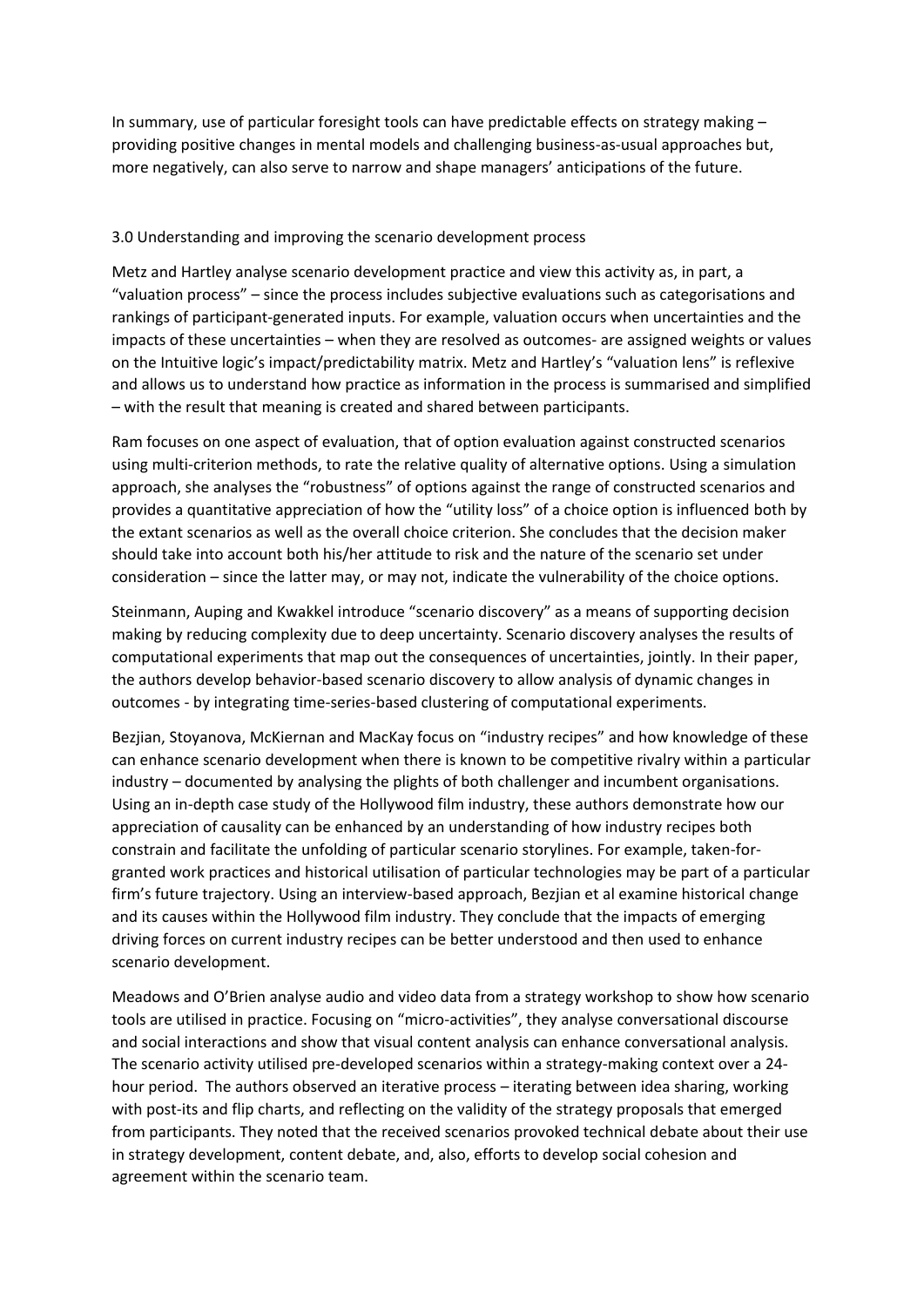Ramirez, Bhatti and Tapinos investigate whether scenario development becomes quicker after repetitive application within an organisation. Using a questionnaire-based approach, these authors found that the actual time spent on a scenario planning activity was generally lower than anticipated and that the more scenario planning an organisation has undertaken then the less time a fresh activity actually takes. Counter-intuitively, those organisations that spend more time on scenario planning than anticipated were smaller than those who spent less time, suggesting that, in large organisations, experience is more important in estimating time commitment.

In summary, any scenario activity necessarily involves simplification and evaluation processes in knowledge elicitation that need to be carefully monitored for effectiveness. In addition, historical analysis of the focal industry's use of "recipes" can give the scenario practitioner insights into the nature of unfolding futures. Within the scenario development process, verbal and visual analysis of face-to-face interactions within the scenario team can give insights into process issues and difficulties. Finally, an organisation's prior involvement with scenario activity may give insights into the likely time-demands of any planned activities.

#### 4.0 Enhancing stakeholder engagement in scenario development

Gattringer and Wiener focus on "interorganisational foresight", where several organisations agree to collaborate in foresight activities. They discuss issues to do with openness, knowledge-sharing and trust in the start-up phase of any collaboration. They note that multi-agency activity may not be about the development of a common perspective but instead it may focus on the elucidation of variety in perspectives on the future. Using an action research approach, they document three such foresight activities and conclude that predictors of a successful outcome are: enthusiasm for a crossindustry exchange of viewpoints; early-stage interaction between participants; clarity in individuallevel benefits to the multi-organisation activity; and professional management of the overall activity. They conclude that the individual-level goals of participant organisations in any such activity should be complementary, if not fully aligned with one-another.

Lehoux, Miller and Williams-Jones focus on the design of public engagement methods to inform "anticipatory governance" – for situations in which technological innovations present future societal opportunities and problems. With foresight, such issues can be anticipated, such that appropriate policy and legal frameworks can be developed a-priori. These authors discuss how participation can be facilitated to articulate what the public believes should, or should not, happen in the future – so that ethical dilemmas are resolved early on. In their empirical study, participant reactions to technology-based scenarios were elicited, such that moral deliberations about the contents of the scenario could be captured – so-called "prospective deliberation". This focus on "moral imagination" in the prospective deliberations allows public engagement to be enacted and then utilised by policymakers in their anticipatory governance.

Gordon analyses the scenario process that produced the "Mont Fleur" scenarios at the point of the transition to black majority rule in South Africa. He shows how the emergence of a "normative" desired future scenario to actually become the external reality was enabled by the deliberate construction of the scenario-building team - both in terms of representative stakeholder diversity and the current (and future) access-to-power of the team membership. In this way, Gordon argues, a desired future was facilitated – aided by achieved political reconciliation founded on the identification of a common goal - the desired future of the nation - within the group of powerholding stakeholders.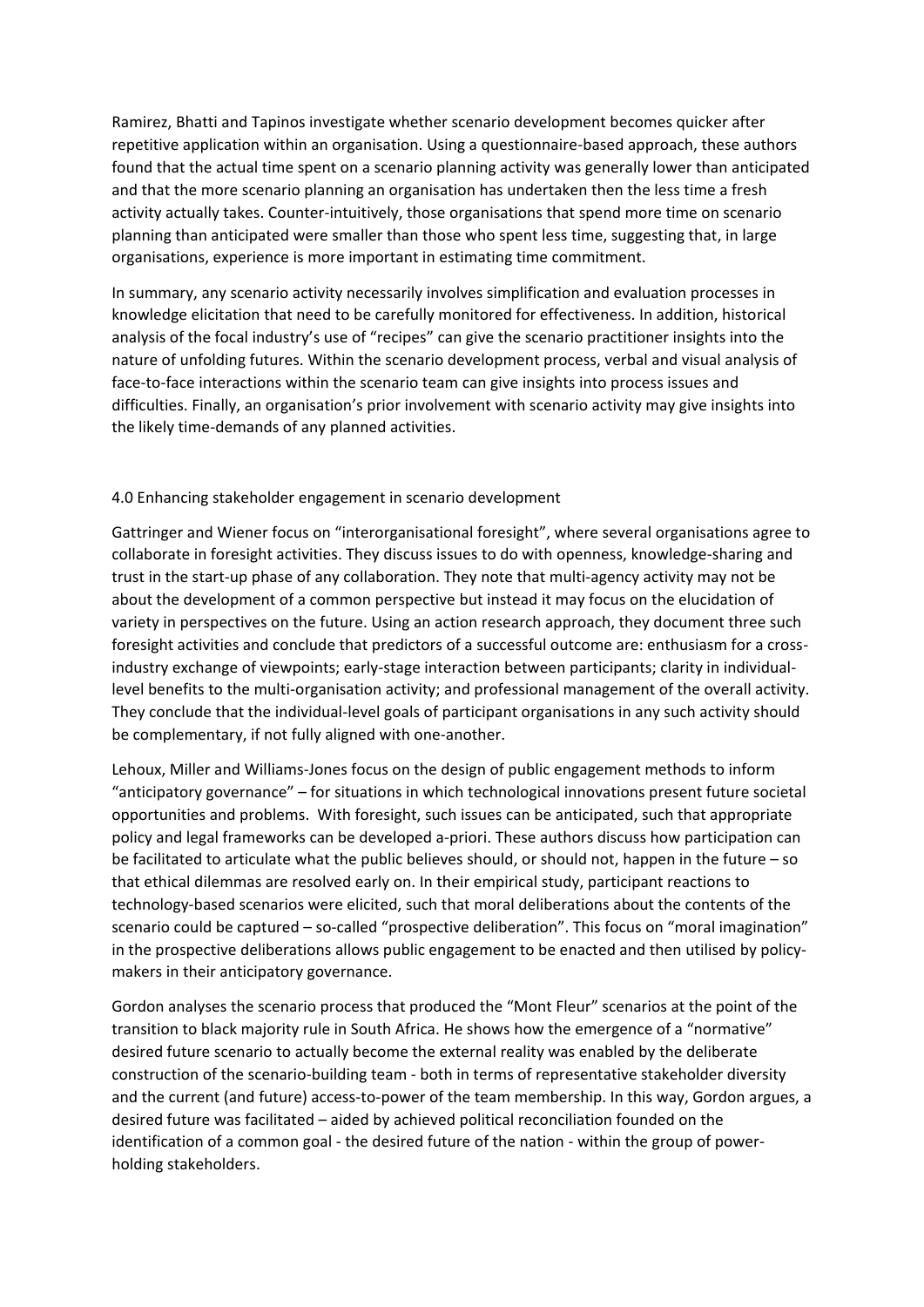In summary, stakeholders from different organisations can be facilitated to work effectively together in foresight activities. In addition, such facilitated activities can be used to both develop policy and achieve commonly-held objectives.

### 5.0 Understanding and improving the Delphi process

Belton, MacDonald, Wright, and Hamlin focus on improving one foresight method, Delphi, by developing a six-step "prescription" for the design of well-founded and defensible Delphi applications. They include discussion of issues to do with: choice of respondents; survey question design; software delivery choice; feedback choices; respondent drop-out; and analysis and presentation of the Delphi yield. At each step, there are choice options and Belton et al discuss the pros and cons of each option.

Kattirtzi and Winskel, more narrowly, focus on the use of Delphi for policy making on the future of energy systems as the United Kingdom responds to the challenge of extensive decarbonisation. Policy Delphi focuses on documenting and understanding similarities and differences between expert viewpoints – based on differences in information sources, uncertainties in available evidence, or fundamental value differences. But, the latter class of viewpoint differences are potentially irreconcilable – even with further search for information or evidence. In their empirical work using Delphi, these authors elicited numerical estimates from participants, together with underpinning rationales and reasoning. These authors argue that sources of information should be elucidated within these rationales, where possible, so it becomes clear to the Delphi administrator whether a disagreement amongst Delphi participants could, potentially, be resolved by further information – or could not because of underlying differences in value.

In summary, the two papers in this section provide new guidance on the form of successful Delphi applications.

## 6.0 Developing typologies of foresight activities to improve practice

Minkkinen, Auffermann and Ahokas develop a typology of six "foresight frames" that underpin any foresight activity by focussing participants' attention on what is deemed to be relevant and important to the foresight activity manager – the two major dimensions of relevance being "level of perceived unpredictability" and "level of pursued change". The former is underpinned by an assumption of closed versus open causal systems of interacting environmental driving forces, and the latter by the desire to achieve a particular future as opposed to simply understanding the nature of possible futures. They conclude that each of the different foresight approaches contains different assumptions that, once appreciated, allow the defensible selection of a particular foresight approach and, in addition, allows the design of multimethod activities.

Crawford focuses on scenario-based interventions in organisations. She notes the variety of "schools" or approaches and argues for the need for a typology to guide best-practice interventions that allows comparisons to be made between intervention types. In this way, facilitators of interventions can both evaluate and improve particular methods. By applying the attributes of her intervention typology to a? previously-published case, she identifies its particular strengths and weaknesses in terms of: projects goals; the design of the intervention process; the content of the